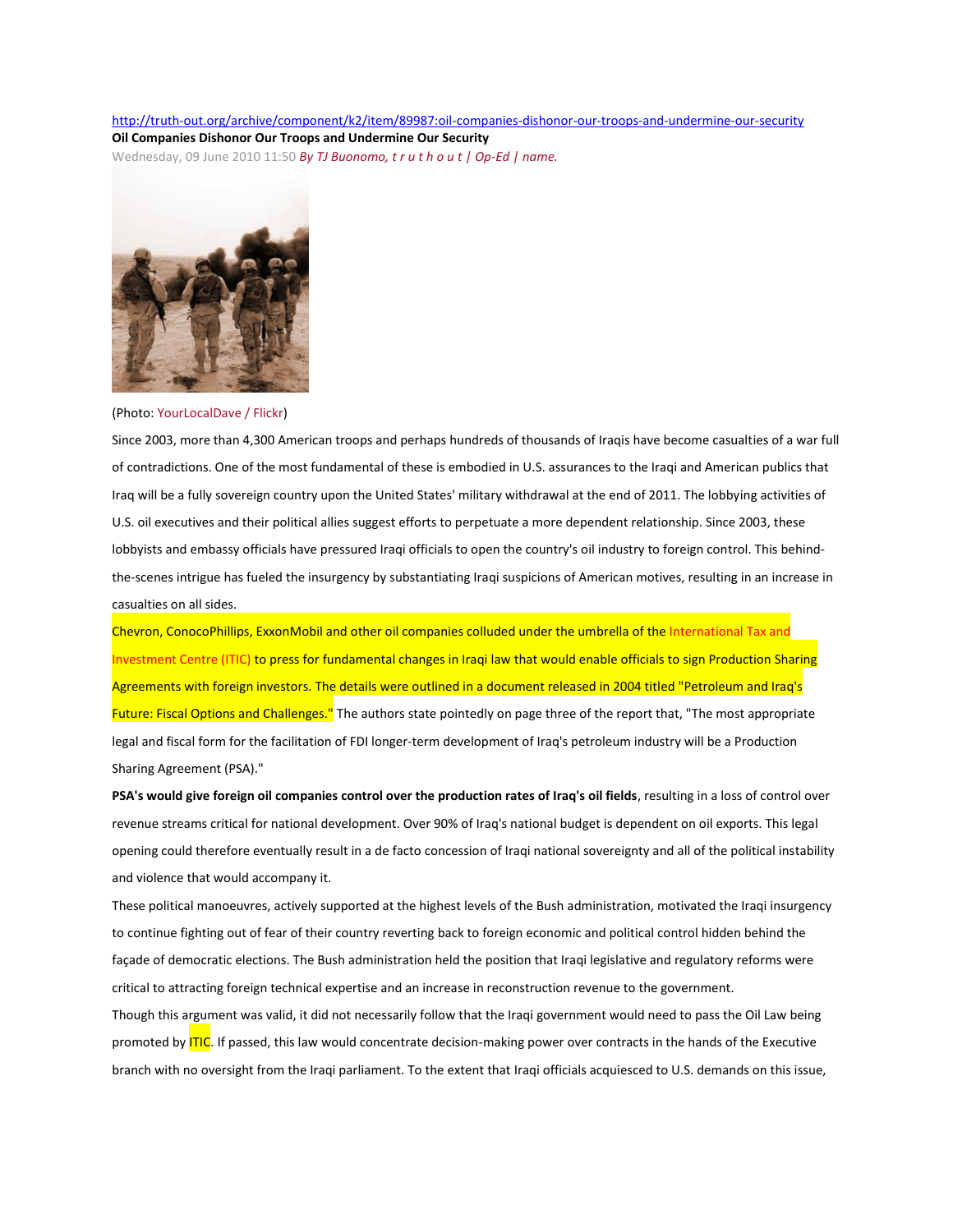their legitimacy in the eyes of Iraqi insurgents was diminished, neutralizing U.S. military efforts to convince them to lay down their arms and enter the political process.

Oil companies represented by ITIC attempted to convince Iraqi political leaders that they would be unable to attract the foreign expertise and capital needed to revive Iraq's oil industry without acquiescing to PSAs. In June 2009 these officials proved them wrong by securing a service contract with BP and CNPC that required the companies to achieve a pre-determined production level target rather than cede control to them. Observers attribute CNPC's move as the catalyst for a second round of contracts on similar terms. Questions remain regarding the legality of these contracts but the oil companies' bluff has been called. On May 25, I confronted a representative of Chevron at its headquarters in Houston, one day prior to the company's annual shareholder meeting. I asked him whether he thought it was appropriate for Chevron to have engaged in the above-described lobbying activities while Iraq remained under U.S. military occupation. He responded that Chevron has always supported the troops. Does it? Not when the company undermines their mission. Not when it exploits the economic and security situation in Iraq by attempting to gain control of Iraq's oil fields. It is not difficult to understand the animosity felt by many in the Arab-Muslim world toward the U.S. in light of these activities.

It may take several decades for us to end our dependence on oil but we can accelerate the transition by educating the American public on how our nation's dependence on multinationals such as Chevron undermines our security, our liberty and our image abroad. Public demand is the motivating force behind the policy changes necessary to attract sustained private capital to renewable, democratized energy. The more Americans learn how the behavior of these companies affects our families and our national security, the faster we will be able to make that transition, propelled by a political will that tolerates no pretexts for inaction by beholden politicians. For more information[: http://truecostofchevron.com/iraq.html](http://truecostofchevron.com/iraq.html)

----- Sources:

"In Their Own Words: Reading the Iraqi Insurgency." International Crisis Group; 15 February 2006.

"Petroleum and Iraq's Future: Fiscal Options and Challenges." International Tax and Investment Center; 2004.

"The World Factbook: Iraq." Central Intelligence Agency; 29 April 2010; https://www.cia.gov/library/pu...

Al-Khairalla, Mussab & Rasheed, Ahmed. "No Quick Debate in Iraq On Oil Law." Reuters; 4 July 2007.

Hiatt, Steven. "A Game as Old as Empire: The Secret World of Economic Hit Men and the Web of Global Corruption." Berrett-Koehler Publishers; San Francisco: 2007.

Juhasz, Antonia. "The Tyranny of Oil: The World's Most Powerful Industry- and What We Must Do to Stop It." HarperCollins Publishers; New York: 2008.

Lando, Ben. "Opposition to American Oil Grab is Unifying Iraqis." UPI; 9 July 2007.

Mackey, Peg. "Iraq: Round One Change of Heart." Energy Intelligence Group, Inc.; 16 October 2009.

Muttitt, Greg. "Crude Designs: The Rip-Off of Iraq's Oil Wealth." Platform London; November 2005.

Palast, Greg. "Secret US Plans for Iraq's Oil." BBC Newsnight; 17 March 2005.

Partlow, Joshua. "Missteps and Mistrust Mark the Push for Legislation." Washington Post; 5 September 2007.

**<http://www.theguardian.com/business/2007/mar/04/oilandpetrol.iraq>**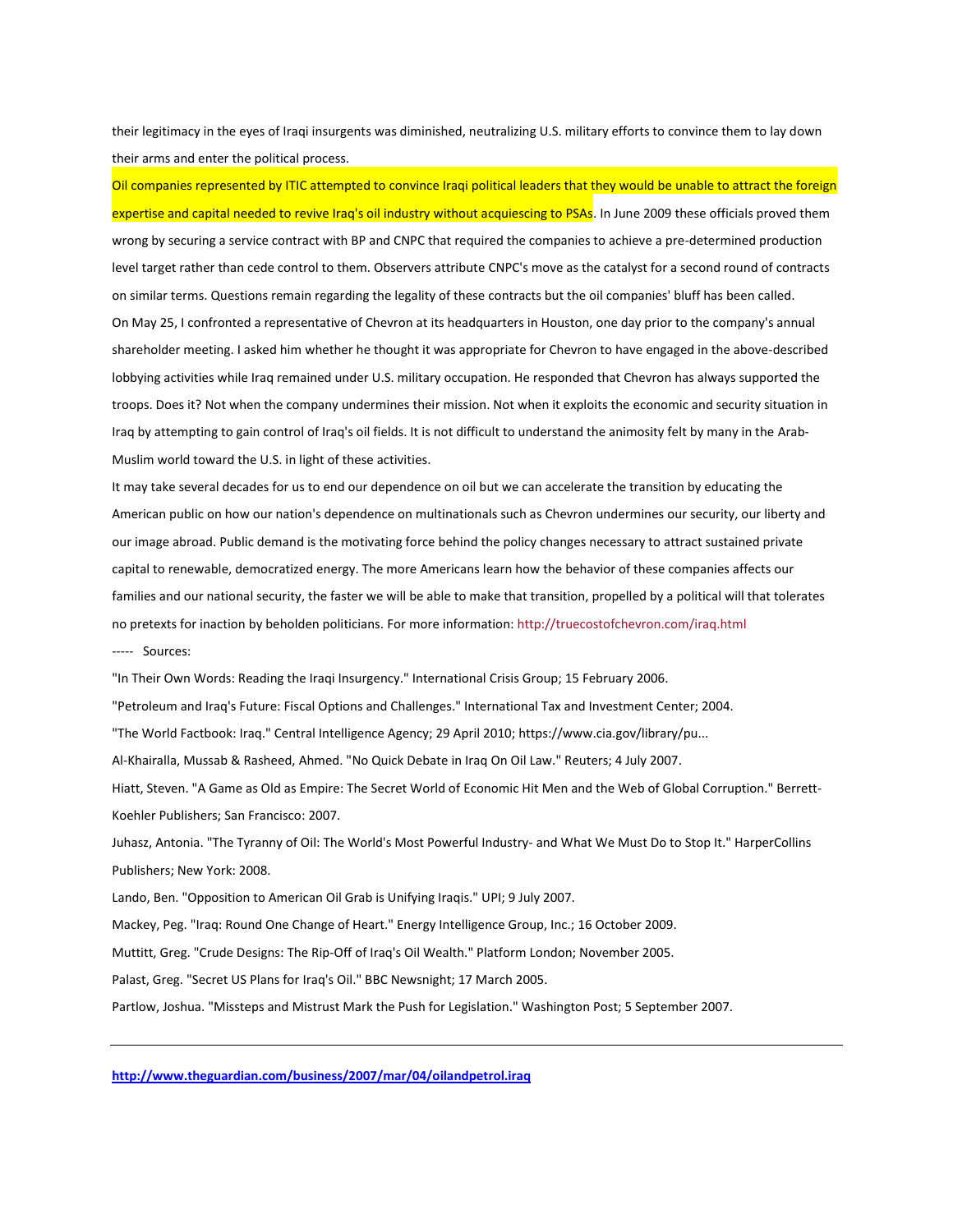#### Britain led rush for black gold in Iraq

The Foreign Office took pains to help UK oil giants influence Iraq's laws, writes [Heather Stewart](http://www.theguardian.com/profile/heatherstewart) Heather Stewart Sunday 4 March 2007 02.22 GMT

Iraq's huge oil reserves sparked a rush for black gold among foreign powers almost as soon as they were discovered a century ago. Today, nearly four years after the tanks rolled into Baghdad, the question of who should control Iraq's resources is at the heart of efforts to stabilise the country.

Oil production is running at about 2m barrels per day - lower than under the strict oil-for-food regime before 2003. Britain has greeted the country's new oil law, agreed by the [Iraq](http://www.theguardian.com/world/iraq)i cabinet after furious debate, as a step toward unifying Iraq and kickstarting its economy. But the law's references to long-term contracts of close to 40 years with oil companies have provoked anger among campaigners and Iraqi trade unions, who argue it will effectively hand control of the country's oil to powerful multinationals. Investigations carried out for People and Power, a documentary to be aired this week on the al-Jazeera English channel, have uncovered the extent of Britain's involvement in ensuring the oil giants' interests have been represented to the Iraqi government at the highest level throughout the last four years.

Within months of the invasion a Washington-based lobby group called the **International Tax and Investment Centre (Itic),** which campaigns for business-friendly legislation, gathered financial contributions from oil companies including BP and Shell for a special 'Iraq project'. In autumn 2004 it delivered a report, Petroleum and Iraq's Future: Fiscal Options and Challenges. It concluded that Iraq needed 'aggressive' expansion of oil output, mostly driven by foreign investment and using 'production sharing agreements' giving oil companies exclusive rights to exploit a field in exchange for a share of the profit.

Itic claims that the British ambassador in Baghdad formally handed over its report to the Iraqi finance minister - and that embassy staff helped to identify key Iraqi ministers, who were invited by Itic to a Beirut conference with the oil companies in January 2005. The Foreign Office also had a draft 'code of conduct' for Iraq's oil industry drawn up by a consultant who previously worked for BP. Whitehall officials describe their role in the drafting of the oil law as a 'watching brief', and claim Itic is 'embroidering' the embassy's involvement, but al-Jazeera's investigations suggest the government has been far more engaged, even commenting on successive drafts.

Iraq's oil industry has been squeezed by years of sanctions and conflict: workers have had little training, pipes are rusty. But there is no shortage of cash. The Americans have thrown billions of dollars at the country, and oil has continued to flow. High crude prices have helped boost revenues, and last year the government only spent around a fifth of its investment budget and was left with a large surplus. Iraq was also given a generous debt relief deal by the Paris Club of creditor countries, under pressure from the US. It still owes about \$100bn, mostly to Gulf states - about half to Saudi Arabia. Much of this may yet be written off, depending on how Iraq's government manages to cement relations with its neighbours. Without any pressing need for cash, observers are urging Iraq to delay final decisions on how to run its oil industry. With coalition forces still on the ground, and bombs exploding almost every day, there are fears that the country is in a weak bargaining position.

'Deals negotiated while the institutions of state are new, and weakened by the violence and political divisions in Iraq, are likely to result in unfair terms for the Iraqis - terms which would persist long after the situation improves,' says Greg Muttit of oil campaign group Platform. Most of Iraq's resource-rich Gulf neighbours, including Kuwait and Saudi Arabia, have nationalised oil sectors. Much depends on how oil revenue is distributed - left ambiguous in the new law. Iraq's provinces, such as relatively peaceful Kurdistan, which has already signed some extraction contracts with Norwegian companies, are keen to reap the benefits of what they see as their own resources. Unless these issues can be settled the political pact between Iraq's regions and its sects risks collapse.

Iraq's Council of Representatives recently passed its first democratic budget, with revenue forecast at \$33bn. Some reconstruction projects are under way. The government has declared 2007 'the year of budget execution', but with the security situation still perilous and little government infrastructure, militias are taking over delivery of local services, and Baghdad may struggle to convince people it is serving their interests.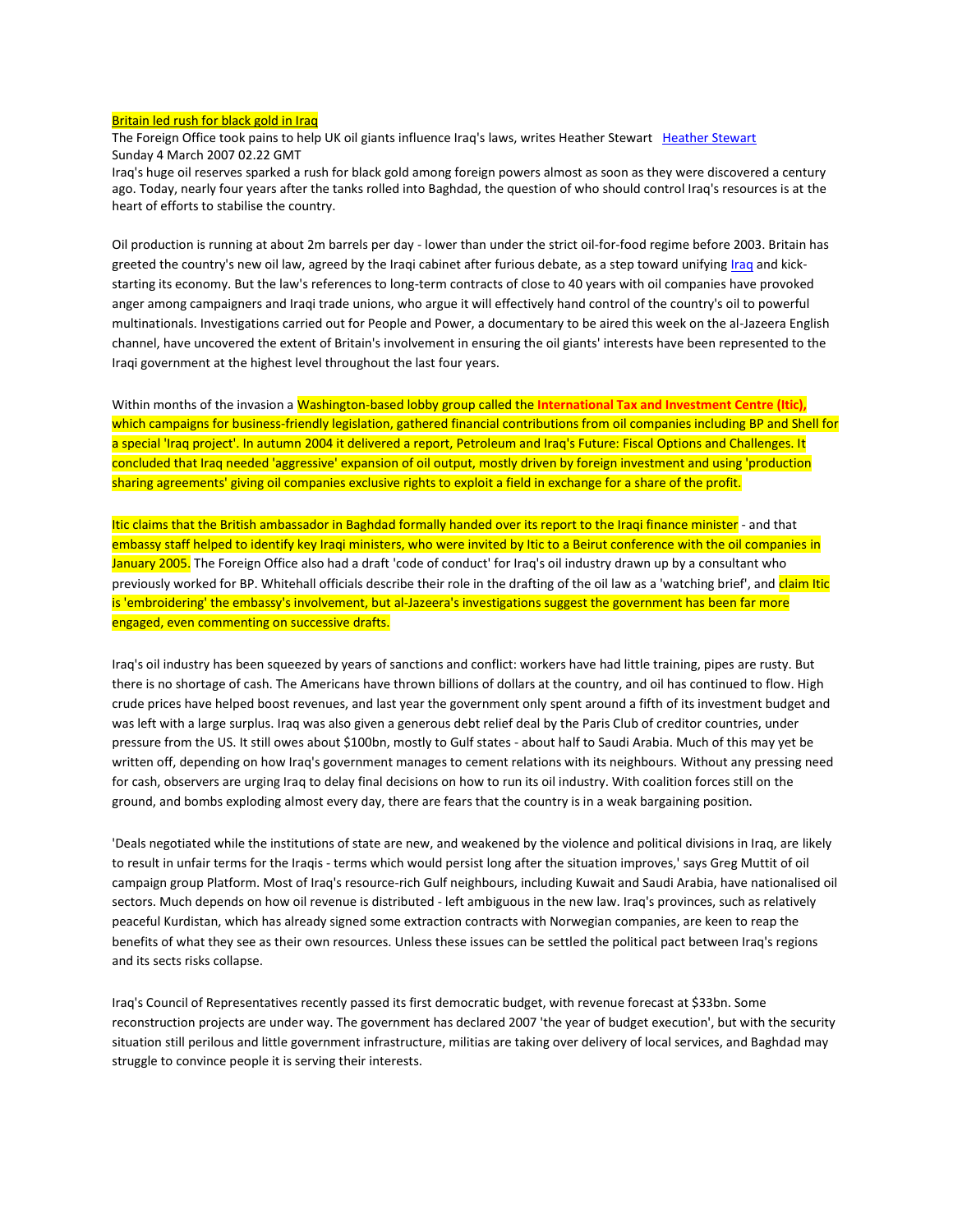Britain has spent more than \$1bn on reconstruction in Iraq since 2003. There are officials from the UK's Department for International Development in both Baghdad and Basra. They have helped the regional government in Basra to prepare wishlists of public reconstruction projects, make bids to Baghdad for resources, and ensure the money gets spent. They hold workshops and training sessions, and help with what they call 'capacity-building'.

Advising Baghdad on how to attract foreign investment may seem like innocuous 'nation-building'; but the implementation of the oil law will be critical to securing political stability - and that means the benefits of Iraq's extraordinary endowment of natural resources will have to filter all the way down to ordinary Iraqis.

**<http://www.theguardian.com/business/2007/may/15/oil.iraq>**

#### **Iraq's oil wealth is being stolen**

Tuesday 15 May 2007 23.47 BST

The war in Iraq has brought enormous suffering to the Iraqi people, with an estimated 655,000 Iraqis killed and millions more displaced. Even so, some companies - such as Shell - are hoping to profit from this suffering. Indeed, since March 2003, Shell has been working closely with the occupying powers to create a framework that will allow multinational companies to take control of Iraq's oil. Thus, for example, British officials advised the International Tax and Investment Centre - a lobby group working on behalf of BP, Shell, ExxonMobil, Chevron, Total and ENI - on their strategy for influencing the Iraqi government, formally sent ITIC's document to the Iraqi finance minister, and helped arrange a meeting at which Shell managers met ministers and officials.

Needless to say, Shell had little difficulty in persuading the two governments of this approach. There has long been a revolving door between Shell and the Foreign Office. Four of the last five permanent heads of the Foreign Office have gone on to become directors of oil and gas companies - two of them at Shell.

The result of this lobbying is the draft oil law before the Iraqi parliament. This could result in multinational oil companies controlling and profiting from most of the country's oilfields for up to 20 years. The first draft was written in July 2006 and was seen by Shell and other oil companies within two weeks. Members of the Iraqi parliament did not see it until eight months later, while Iraqi civil society was excluded together.

Iraq's future is being stolen. Today, as Shell holds its AGM in London and the Netherlands, action should be taken to stop this theft.

Jonathan Stevenson Hands Off Iraqi [Oil](http://www.theguardian.com/business/oil)

#### **<http://www.historycommons.org/context.jsp?item=ITICGetsMoneyFromOilCos>**

Context of 'Summer 2003: Lobby Group Solicits Money from Oil Companies to Help Shape Iraq Oil Policy' This is a scalable context timeline. It contains events related to the event **[Summer 2003: Lobby Group Solicits Money from Oil](http://www.historycommons.org/context.jsp?item=ITICGetsMoneyFromOilCos&scale=0#ITICGetsMoneyFromOilCos)  [Companies to Help Shape Iraq Oil Policy](http://www.historycommons.org/context.jsp?item=ITICGetsMoneyFromOilCos&scale=0#ITICGetsMoneyFromOilCos)**. You can narrow or broaden the context of this timeline by adjusting the zoom level. The lower the scale, the more relevant the items on average will be, while the higher the scale, the less relevant the items, on average, will b[e.](http://www.historycommons.org/context.jsp?item=ITICGetsMoneyFromOilCos&scale=2#ITICGetsMoneyFromOilCos)

**[Summer 2003: Lobby Group Solicits Money from Oil Companies to Help Shape Iraq Oil Policy](http://www.historycommons.org/context.jsp?item=ITICGetsMoneyFromOilCos#ITICGetsMoneyFromOilCos)**

Within months of the invasion of Iraq, the International Tax and Investment Centre, a Washington-based lobby group for the oil industry, solicits financial contributions from oil companies, including BP and Shell, for a special "Iraq project." [\[OBSERVER,](http://www.guardian.co.uk/Iraq/Story/0,,2025963,00.html)  [3/4/2007\]](http://www.guardian.co.uk/Iraq/Story/0,,2025963,00.html) Entity Tags: [International Tax and Investment Centre](http://www.historycommons.org/entity.jsp?entity=international_tax_and_investment_centre_1) Timeline Tags: [Iraq under US Occupation](http://www.historycommons.org/timeline.jsp?timeline=us_occupation_of_iraq_tmln)

**December 2003-[May 2004: Oil Lobby Group Refers to Its Iraq Project as a Potential 'Beachhead' for 'Expansion in the Middle](http://www.historycommons.org/context.jsp?item=ITICStrategy2004#ITICStrategy2004)  [East'](http://www.historycommons.org/context.jsp?item=ITICStrategy2004#ITICStrategy2004)** The International Tax & Investment Centre (ITIC), a corporate lobby group that advocates for pro-business investment and tax reform, has a series of board of directors' and sponsors' meetings on the theme "Strategic Questions For Our Future." **A paper summarizing the views expressed during those meetings says that the ITIC's work in Iraq "should be continued and considered as a 'beachhead' for possible further expansion in the Middle East." Included in the group's board of directors are** representatives from Shell, BP, ConocoPhillips, ExxonMobil, and ChevronTexaco. [\[INTERNATIONAL TAX & INVESTMENT](http://www.iticnet.org/publications/StrategicQuestions.pdf)  [CENTRE, N.D.](http://www.iticnet.org/publications/StrategicQuestions.pdf) [; MUTTITT, 2005\]](http://www.globalpolicy.org/security/oil/2005/crudedesigns.htm) **Entity Tags:** [International Tax and Investment Centre,](http://www.historycommons.org/entity.jsp?entity=international_tax_and_investment_centre_1) [Royal Dutch/Shell,](http://www.historycommons.org/entity.jsp?entity=royal_dutch/shell) [Chevron,](http://www.historycommons.org/entity.jsp?entity=chevron) [British](http://www.historycommons.org/entity.jsp?entity=bp)  [Petroleum,](http://www.historycommons.org/entity.jsp?entity=bp) [ConocoPhillips,](http://www.historycommons.org/entity.jsp?entity=conocophillips) [ExxonMobil](http://www.historycommons.org/entity.jsp?entity=exxonmobil)

**Timeline Tags:** [Iraq under US Occupation](http://www.historycommons.org/timeline.jsp?timeline=us_occupation_of_iraq_tmln)

**[Autumn 2004: Oil Lobby Group Calls for Use of Production Sharing Agreements in Iraq](http://www.historycommons.org/context.jsp?item=ITICCallsForPSAs2004#ITICCallsForPSAs2004)**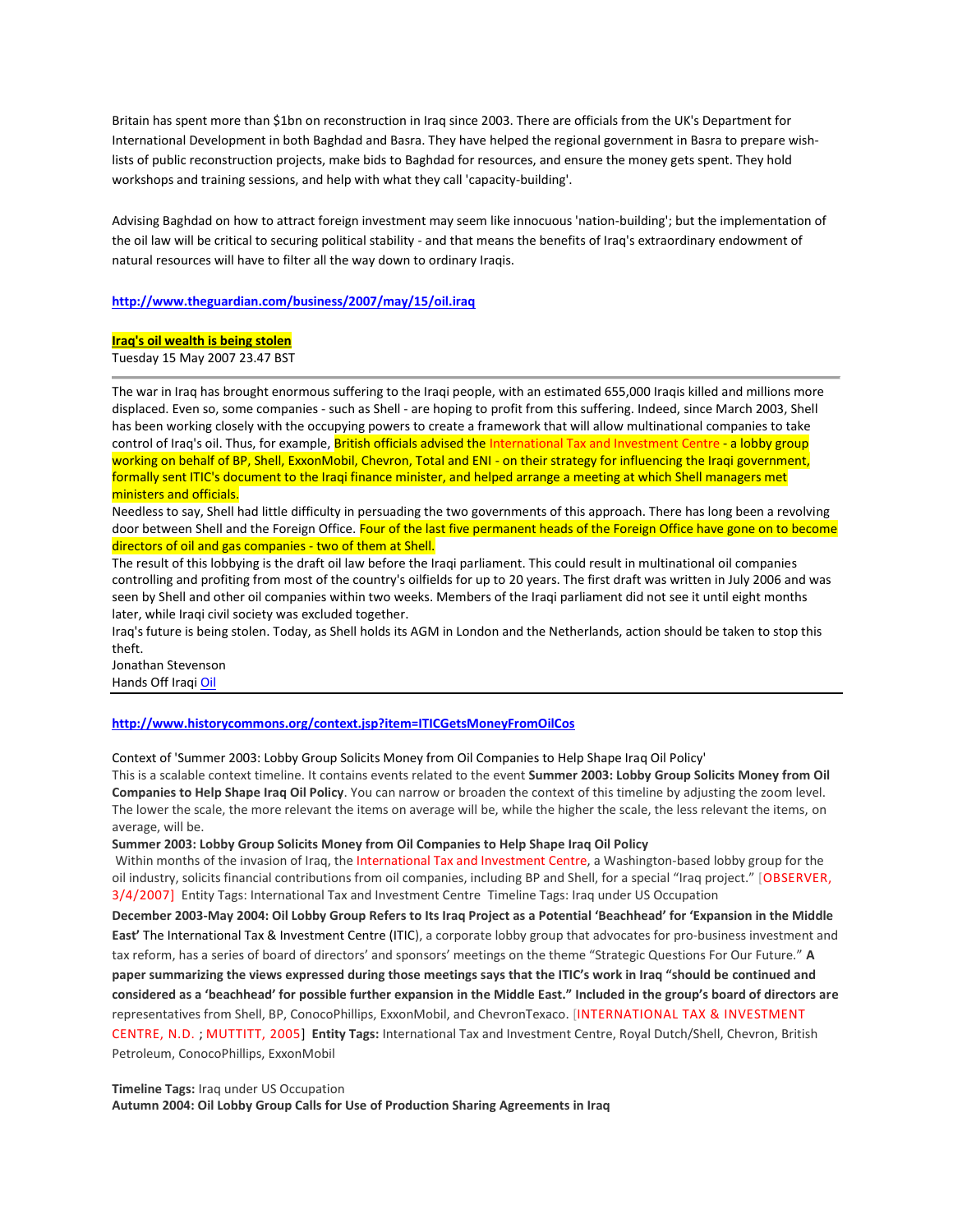The International Tax & Investment Centre (ITIC), a corporate lobby group that advocates for pro-business investment and tax reform, issues a major report titled *Petroleum and Iraq's Future: Fiscal Options and Challenges*, expressing the view that Iraq's relationships with oil companies should be managed through the use of production sharing agreements (PSAs). The paper calls PSAs the "simplest and most attractive regulatory… framework." It says this view is supported by "international experience and regional preferences," though critics of PSAs will note that PSAs are not in fact popular among the major oil producing countries of the Middle East. "It is difficult to overstate how radical a departure PSAs would be from normal practice, both in Iraq and in other comparable countries of the region," says Greg Muttitt of PLATFORM, a British oil industry watchdog group. "Iraq's oil industry has been in public hands since 1972; prior to that the rights to develop oil in 99.5 percent of the country had also been publicly held since 1961. In Iraq's neighbors Kuwait, Iran, and Saudi Arabia, foreign control over oil development is ruled out by constitution or by national law. These countries together with Iraq are the world's top four countries in terms of oil reserves, with 51 percent of the world total between them." The ITIC report also argues that foreign investment in Iraq's oil sector will help "kick start" Iraq's economy and free up funds for other programs. [\[MUTTITT, 2005\]](http://www.globalpolicy.org/security/oil/2005/crudedesigns.htm) **Entity Tags:** [International Tax and Investment Centre](http://www.historycommons.org/entity.jsp?entity=international_tax_and_investment_centre_1) **Timeline Tags:** [Iraq under US Occupation](http://www.historycommons.org/timeline.jsp?timeline=us_occupation_of_iraq_tmln)

#### **[January 2005: Oil Lobby Report Given to Iraqi Finance Minister](http://www.historycommons.org/context.jsp?item=ITICReportGivenToIraqFinMin#ITICReportGivenToIraqFinMin)**

At a conference with oil companies in Beirut, the British ambassador in Baghdad gives the Iraqi finance minister a report (see [Autumn 2004\)](http://www.historycommons.org/item.jsp?item=ITICCallsForPSAs2004) authored by the International Tax and Investment Centre, a Washington-based oil industry lobby. The report, which contains recommendations for a new Iraqi oil policy, expresses the view that Iraq's relationships with oil companies should be governed through the use of production sharing agreements (PSAs). [\[OBSERVER, 3/4/2007\]](http://www.guardian.co.uk/Iraq/Story/0,,2025963,00.html) **Timeline Tags:** [Iraq under US Occupation](http://www.historycommons.org/timeline.jsp?timeline=us_occupation_of_iraq_tmln)

### <http://www.waronwant.org/attachments/Crude%20Designs.pdf>

# THE VOICE OF BIG OIL

The most detailed expression of what the oil companies are seeking in Iraq has been made by the International Tax & Investment Centre (ITIC), a corporate lobby group pushing for pro-business investment and tax reform.

Almost all of ITIC's 110 listed sponsors are large corporations, with roughly a quarter of these in the oil sector. ITIC's Board of Directors contains representatives from Shell, BP, ConocoPhillips, ExxonMobil and ChevronTexaco. Since its launch in 1993, ITIC has primarily focused on the former Soviet Union, but more recently, it has expanded its work to include Iraq. Its 2004 strategy review concluded that this project "should be continued and considered as a "beachhead" for possible further expansion in the Middle East."<sup>28</sup>

In autumn 2004 ITIC issued a major report entitled Petroleum and Iraq's Future: Fiscal Options and Challenges, which includes the following key recommendations: